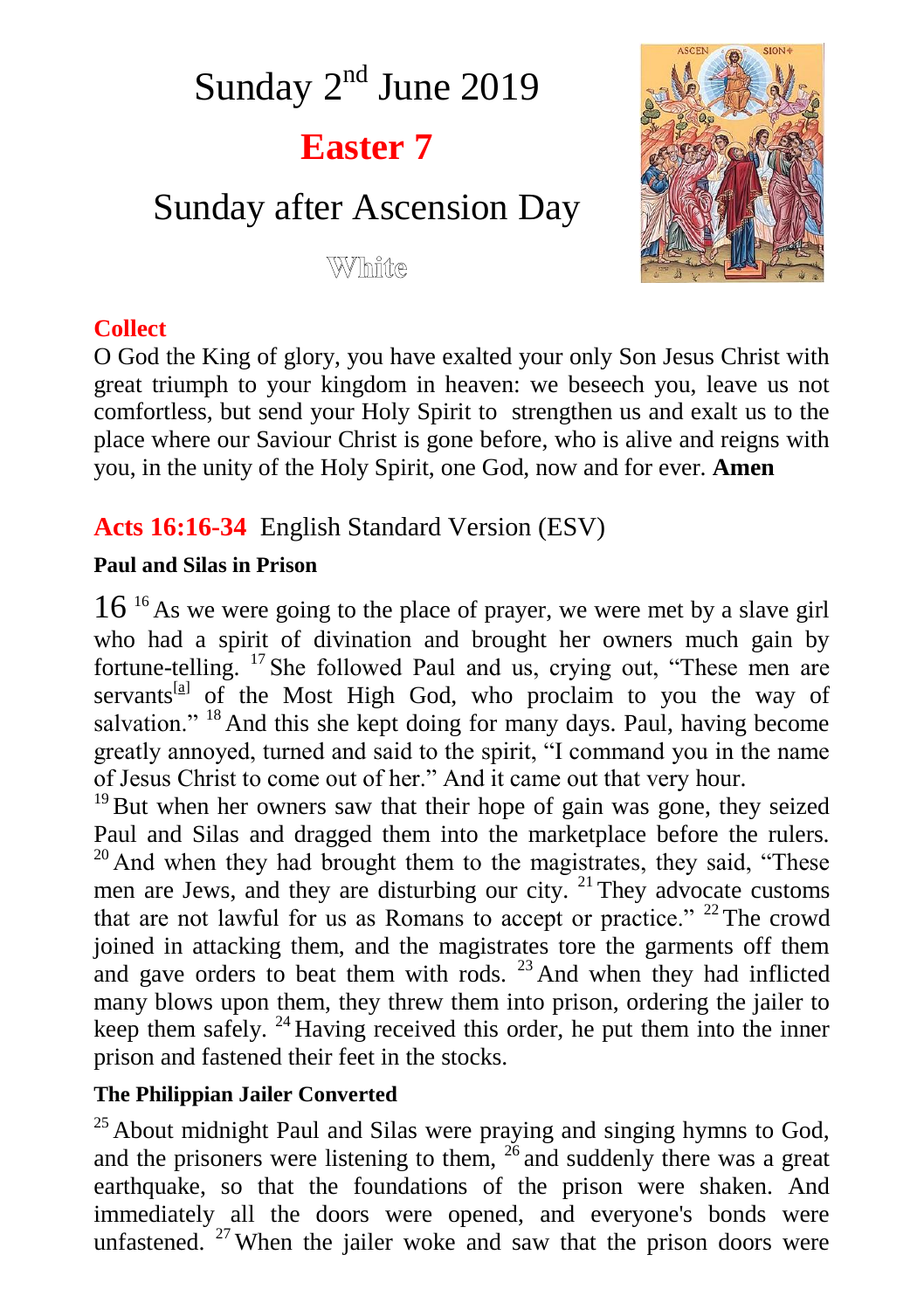open, he drew his sword and was about to kill himself, supposing that the prisoners had escaped. <sup>28</sup> But Paul cried with a loud voice, "Do not harm yourself, for we are all here."  $29$  And the jailer  $[b]$  called for lights and rushed in, and trembling with fear he fell down before Paul and Silas.  $30$  Then he brought them out and said, "Sirs, what must I do to be saved?"  $31$  And they said, "Believe in the Lord Jesus, and you will be saved, you and your household." <sup>32</sup> And they spoke the word of the Lord to him and to all who were in his house. <sup>33</sup> And he took them the same hour of the night and washed their wounds; and he was baptised at once, he and all his family.  $34$  Then he brought them up into his house and set food before them. And he rejoiced along with his entire household that he had believed in God.

**Footnotes**: a. Greek *bondservants*. b. Greek *he*.

**COMMENT:** With this double miracle story Luke makes the point that in Paul's ministry, as in that of the other apostles, the divinely empowered ministry of Jesus continued. The miracle of casting out a demon from the girl with the spirit of divination led to the apostles' imprisonment. Their release from prison and the conversion of their jailer would serve to convince Luke's Gentile audience of the authenticity of the Christian message. It is worth pointing out one element in this text, which has generated so many evangelistic sermons: "What must I do to be saved? .... Believe on the Lord Jesus...." However, this was not the complete exchange and answer. Verse 32 plainly informs us that more instruction followed as Paul and Silas "spoke the word of the Lord to him and all who were in his house." In spite of the fact that baptism of the whole household followed "that same hour …without delay," this did not occur without further catechetical instruction. These details leave no room for an anti-intellectual attitude toward conversion.

# **John 17:20-26** English Standard Version (ESV)

### **The High Priestly Prayer**

 $17<sup>20</sup>$  "I do not ask for these only, but also for those who will believe in me through their word,  $^{21}$  that they may all be one, just as you, Father, are in me, and I in you, that they also may be in us, so that the world may believe that you have sent me.  $^{22}$  The glory that you have given me I have given to them, that they may be one even as we are one,  $^{23}$  I in them and you in me, that they may become perfectly one, so that the world may know that you sent me and loved them even as you loved me.  $^{24}$  Father, I desire that they also, whom you have given me, may be with me where I am, to see my glory that you have given me because you loved me before the foundation of the world.  $25$  O righteous Father, even though the world does not know you, I know you, and these know that you have sent me. <sup>26</sup> I made known to them your name, and I will continue to make it known, that the love with which you have loved me may be in them, and I in them."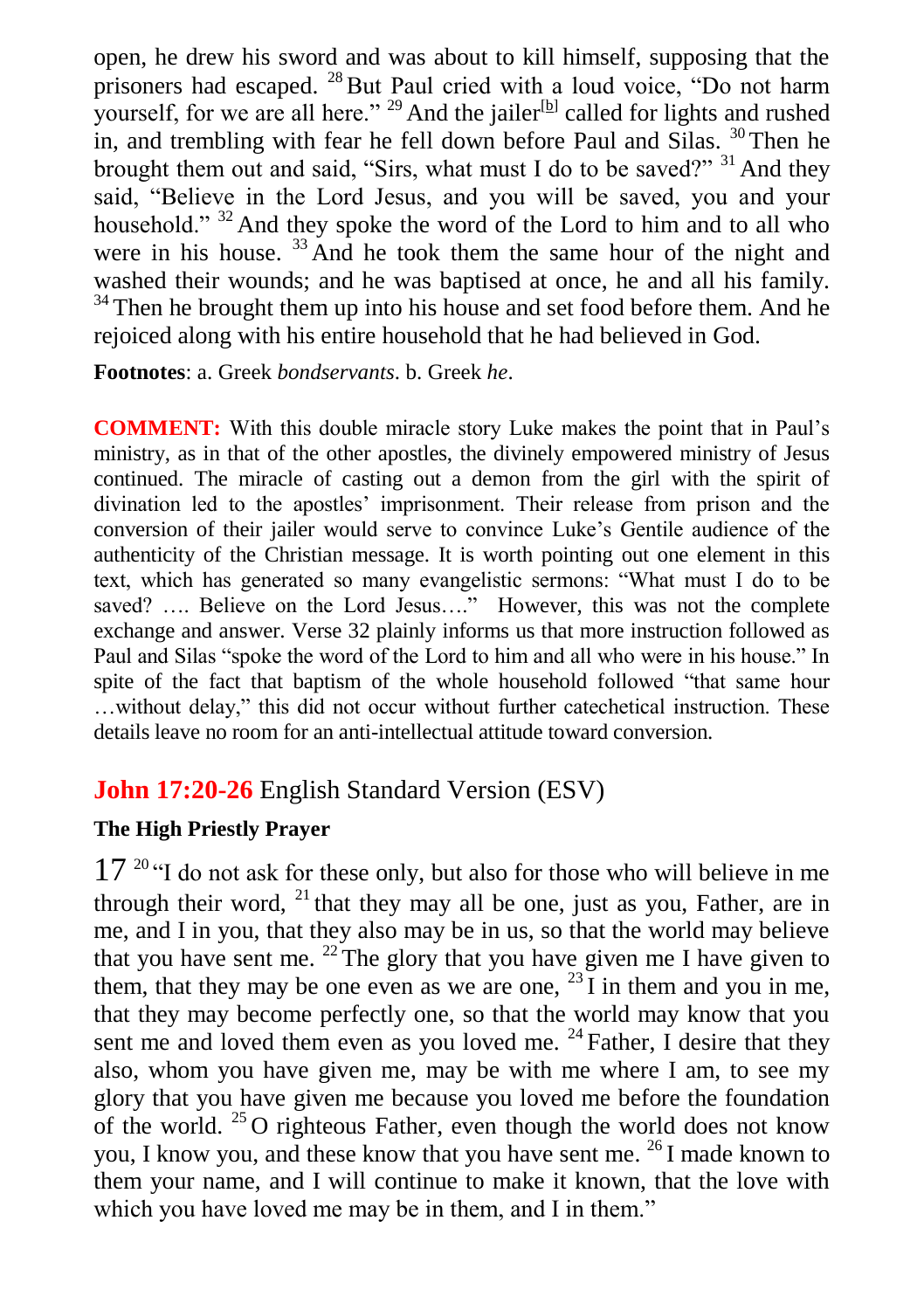**COMMENT:** This section of what is known as the "High Priestly Prayer" reveals what Jesus' life, death and resurrection meant for the Christian community for which the author was writing in the last decade of the  $1<sup>st</sup>$  Century AD. It also summarises the discourse which began in chapter 13 as well as continuing much of same theme found throughout the Gospel as proclaimed from the beginning. The whole prayer covers familiar themes: Jesus death and resurrection as glorification; eternal life as knowing God through faith in Jesus, the Christ/Messiah; the disciples as those chosen to represent Christ in and to the world; and the disciples' need to be sustained in their mission through the truth they have received from Jesus and now are to share with the world. In this excerpt, John attempted to inspire and encourage his own community of disciples as many as 60 years after the death and resurrection of Jesus as revealing the true nature of God as love became the central message of the apostolic church. Their faithfulness in difficult times would keep them true to their Christian faith and in loving fellowship with each other. It would also enable them to accomplish their mission of making the "glory" of Christ, the Son of God, known as well as maintain the elusive spiritual unity the mission requires. This is still good news for us two thousand years later. Alas, through subsequent generations and probably in John's own time, the disciple community has never achieved the level of faithfulness to which this prayer summoned us. Yet we must still make it our own prayer for our own community and our own time. For as this prayer bids: We must all be one, so the world may believe.

### **Psalm 97** *Dominus regnavit* Grail Psalter

#### R **Rejoice, you just, in the Lord; give glory to his holy name.**

 $<sup>1</sup>$  The Lord is king, let earth rejoice,</sup> let all the coastlands be glad.  $2$  Cloud and darkness are his raiment; his throne, justice and right.  $\mathbb{R}^7$ 

 $3$  A fire prepares his path; it burns up his foes on every side. 4 His lightnings light up the world, the earth trembles at the sight.  $\mathbf{R}^{\prime}$ 

 $<sup>5</sup>$  The mountains melt like wax</sup> before the Lord of all the earth. <sup>6</sup> The skies proclaim his justice; all peoples see his glory.  $\mathbb{R}^7$ 

 $<sup>7</sup>$  Let those who serve idols be ashamed.</sup> those who boast of their worthless gods. All you spirits, worship him.  $\mathbb{R}^7$ 

<sup>8</sup> Zion hears and is glad: the people of Judah rejoice because of your judgments, O Lord.  $\mathbb{R}^7$